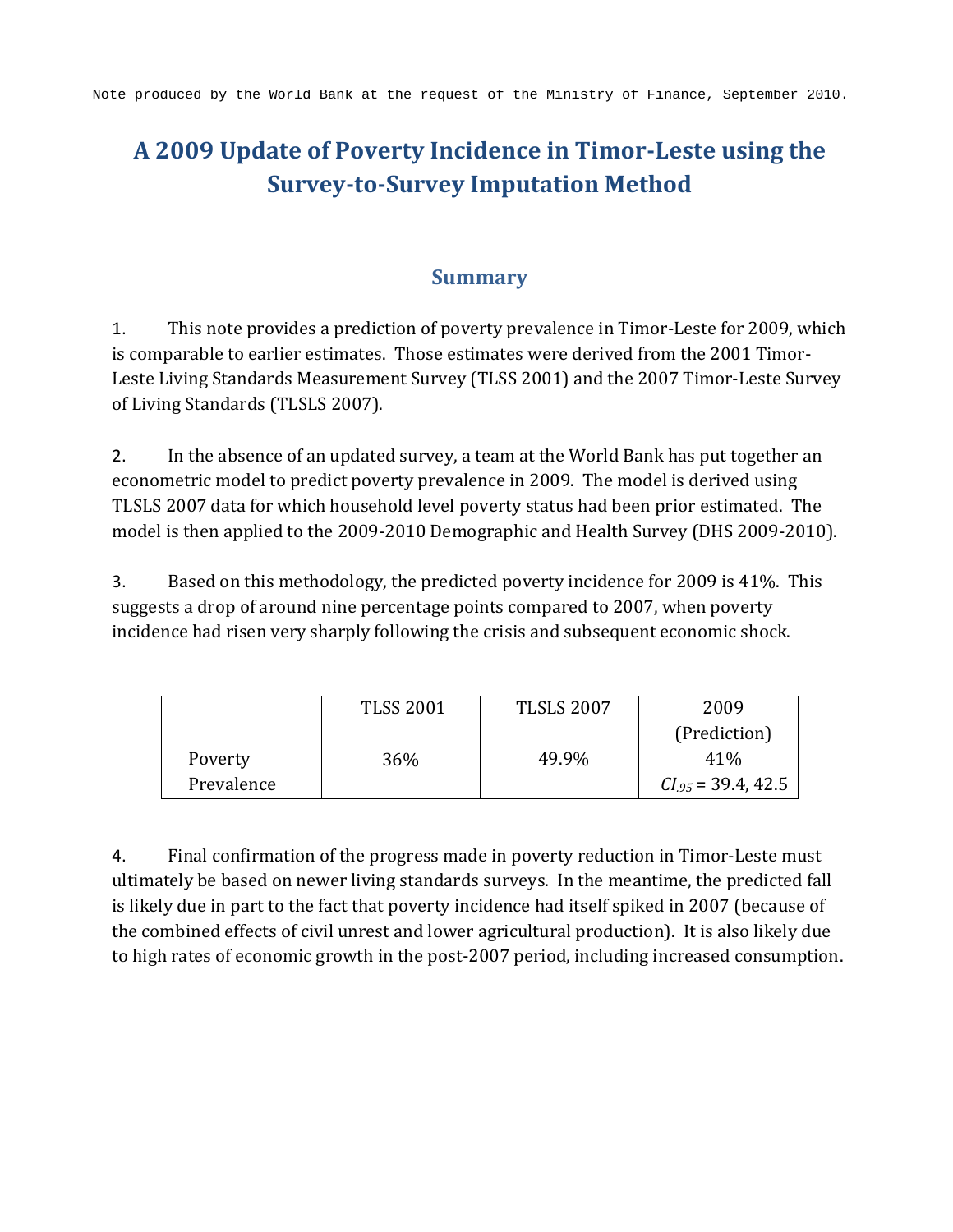# **A 2009 Update of Poverty Incidence in Timor-Leste using the Survey-to-Survey Imputation Method**

#### **Introduction**

l

1. In response to a request by the Government of Timor-Leste, this note provides an estimate of poverty prevalence in Timor-Leste for the year 2009 that is comparable with earlier estimates. It thus provides the Government a sounder basis for tracking progress toward a key Millennium Development Goal. Previous poverty estimates in Timor-Leste – for the years 2001 and 2007 – were both based on household consumption data derived from concurrent surveys of living standards. However, as no surveys of living standards have been conducted since 2007, the 2009 estimate is based on survey-to-survey imputation<sup>1</sup> of household poverty status using the Timor-Leste Survey of Living Standards 2007 (TLSLS 2007) in conjunction with the recently completed 2009-2010 Demographic and Health Survey (DHS 2009-2010)2.

#### **Recent trends in poverty, income and other welfare outcomes**

2. The first ever poverty assessment for independent Timor-Leste was based on the 2001 Timor-Leste Living Standards Measurement Survey (TLSS 2001) and the national poverty headcount was estimated to be 36%3. Even though the country made significant strides in building state institutions and improving service delivery after 2001, non-oil economic activity decelerated as the emergency reconstruction phase ended and international presence in the country substantially reduced. All in all, the period 2001-07 saw a 12% decline in real non-oil GDP per capita. In addition, the civil unrest of 2006 led to around 150,000 internally displaced people (IDP) further constraining economic activity. With the economy contracting in 2006, poverty headcount in 2007 – derived from the TLSLS 2007 data – peaked at 49.9% as consumption dropped sharply in 2006/07.

3. The post-2007 period, however, has witnessed renewed economic growth and there is emerging evidence of poverty reduction in the country even though living standards surveys permitting definitive estimates of poverty prevalence have yet to be conducted. To begin with, economic performance has been strong over 2008-2009 with the estimated GDP growth rate exceeding 9.5% per annum. The agricultural sector, where most of the poor live, rebounded in 2008 and 2009. In particular, increased coffee production in 2008 likely had a

<sup>1</sup> Demand for more frequent poverty assessment has led to a rapid development and testing of survey-to-survey imputation techniques in recent years (see van der Weide 2010; Fuji and van der Weide 2009; Stifel and Christiaensen 2007; Minot 2006). The procedure used in this note closely follows van der Weide 2010. <sup>2</sup> DHS 2009-2010 data used is the version provided by the Government of Timor Leste to the World Bank expressly for the purpose of preparing this note.

<sup>3</sup> This is different from the incidence of 41% reported in the poverty assessment (World Bank, 2003) based on TLSS 2001. The reason for the difference is that, in 2007, poverty measures for 2001 were re-estimated by applying exactly the same methodology as was used for the 2007 estimates in order to ensure maximum comparability with the 2007 estimates. As the 2009 estimate in this note is implicitly anchored to the 2007 poverty line, the 36% percent estimate is used to maintain overall comparability between 2001, 2007, and 2009.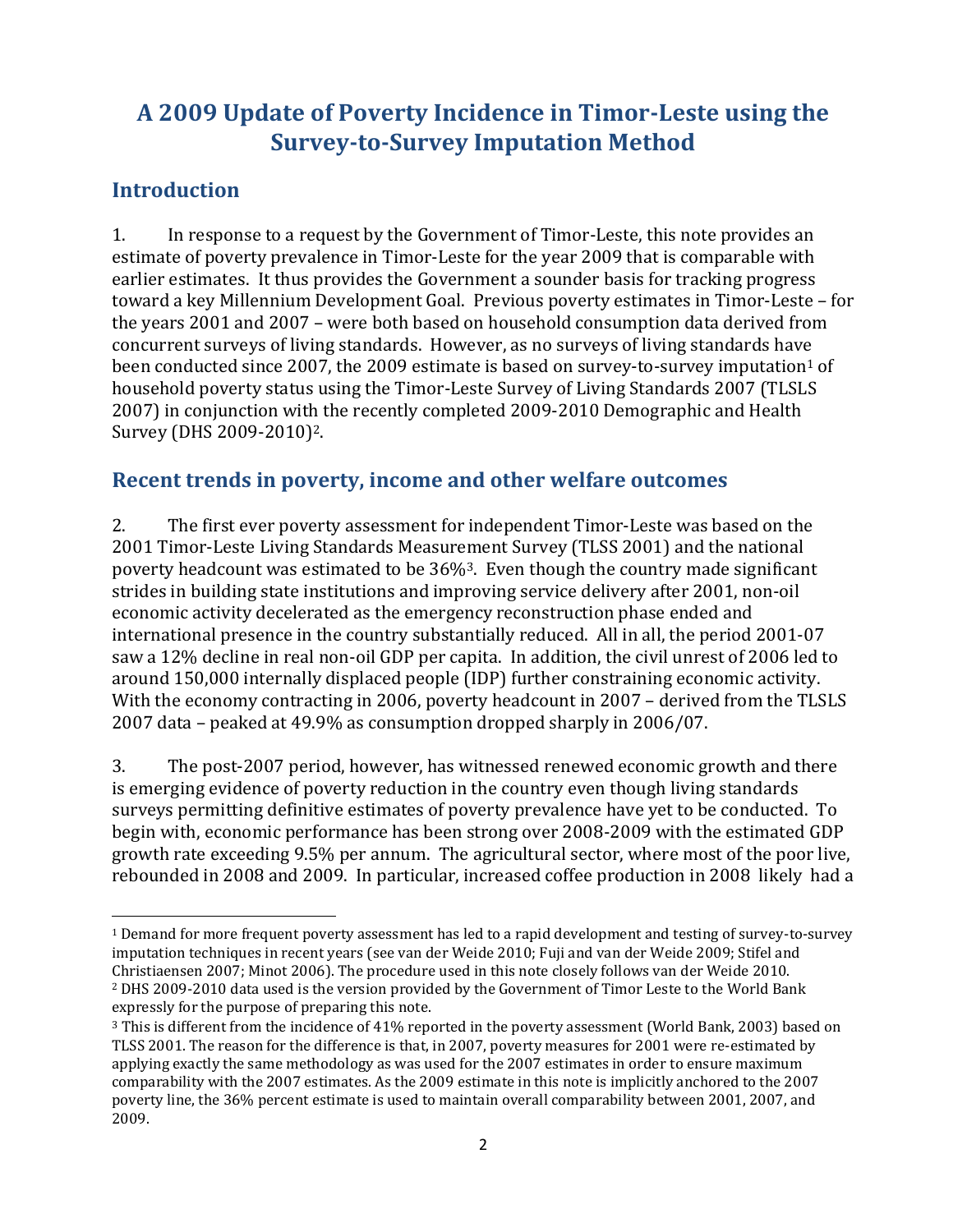positive impact on poverty reduction as coffee growers are among the poorest households in the country.

4. Following restoration of internal stability, IDPs were able to return to their homes, and several social transfer programs were established, helping to prop up essential consumption. Increased imports of food/cereals in this period, for instance, suggest higher consumption spending among poorer households. Other contributing factors include low inflation rates, especially after mid 2008. Finally, aside from the oil and gas sector, limited external links has meant that the country has been sheltered from the effects of the global economic crisis.

5. While data on recent outcomes in living conditions is generally lacking, preliminary analyses of DHS 2009-2010<sup>4</sup> does provide some evidence of improved living conditions in the country and, consequently, likely achievements in poverty reduction. Comparison of DHS 2009-2010 data with DHS 2003, for example, indicates that infant mortality declined from 60 per 1,000 live births during 1999-2003 to 44 per 1000 live births during 2004/2005- 2008/2009. Also, the incidence of wasting5, which is closely linked with poverty conditions, was almost 6 percentage points lower in the DHS 2009-10 sample (19%) than in the TLSLS 2007 sample (24.5%). Likewise, the percentage of underweight children in DHS 2009-2010 (45%) was also somewhat lower than in TLSLS 2007 (48.6%).

## **Estimating Poverty Headcount using DHS 2009: Methodology**

6. Because direct observations on household expenditures were not available in DHS 2009-2010, and noting that the survey is only two years apart from TLSLS 2007, a survey-tosurvey imputation method that takes advantage of common household-level information collected in both surveys was used to make household level poverty status predictions for 2009. This was done in three key steps.

7. In the first step, key demographic, housing and asset ownership information collected in both surveys were identified and exact definitions were used to construct an array of variables common to both survey datasets. In the second step, using TLSLS 2007 data for which household level poverty status had been prior estimated, a stable probit equation<sup>6</sup> that mapped household-level poverty outcomes to these overlapping variables was estimated. As the two surveys were only two years apart, and given that no obvious structural changes had taken place in the country over this period, it was assumed that the estimated parameters (**β**  in footnote 5 below) remained valid in mapping the relationship between household characteristics and poverty status in 2009. As a precaution, indicators whose values changed excessively over the period (such as ownership of mobile phones) were not included. While goodness of fit was evaluated by examining percentage of correct model prediction made in

 $\overline{\phantom{a}}$ <sup>4</sup> National Statistics Directorate, Ministry of Finance, Democratic Republic of Timor Leste and Measure DHS, ICF Macro. 2010. *Timor-Leste Demographic and Health Survey 2009-2010: Preliminary Report*. Dili.

<sup>5</sup> Wasting, a measure that relates an individual's height to his/her weight, indicates failure to receive adequate nutrition in the short term and is closely related to changes in poverty levels.

<sup>6</sup> By relating binary outcomes on poverty status (poor, non-poor) to a vector of household characteristics (**X**), Probit regression estimates a set of parameters **β** such that Pr (yi<z) = F(**X β** ) where Pr(yi<z) is the probability of household's total expenditure  $y_i$  being less the poverty line Z and F defines a cumulative normal function.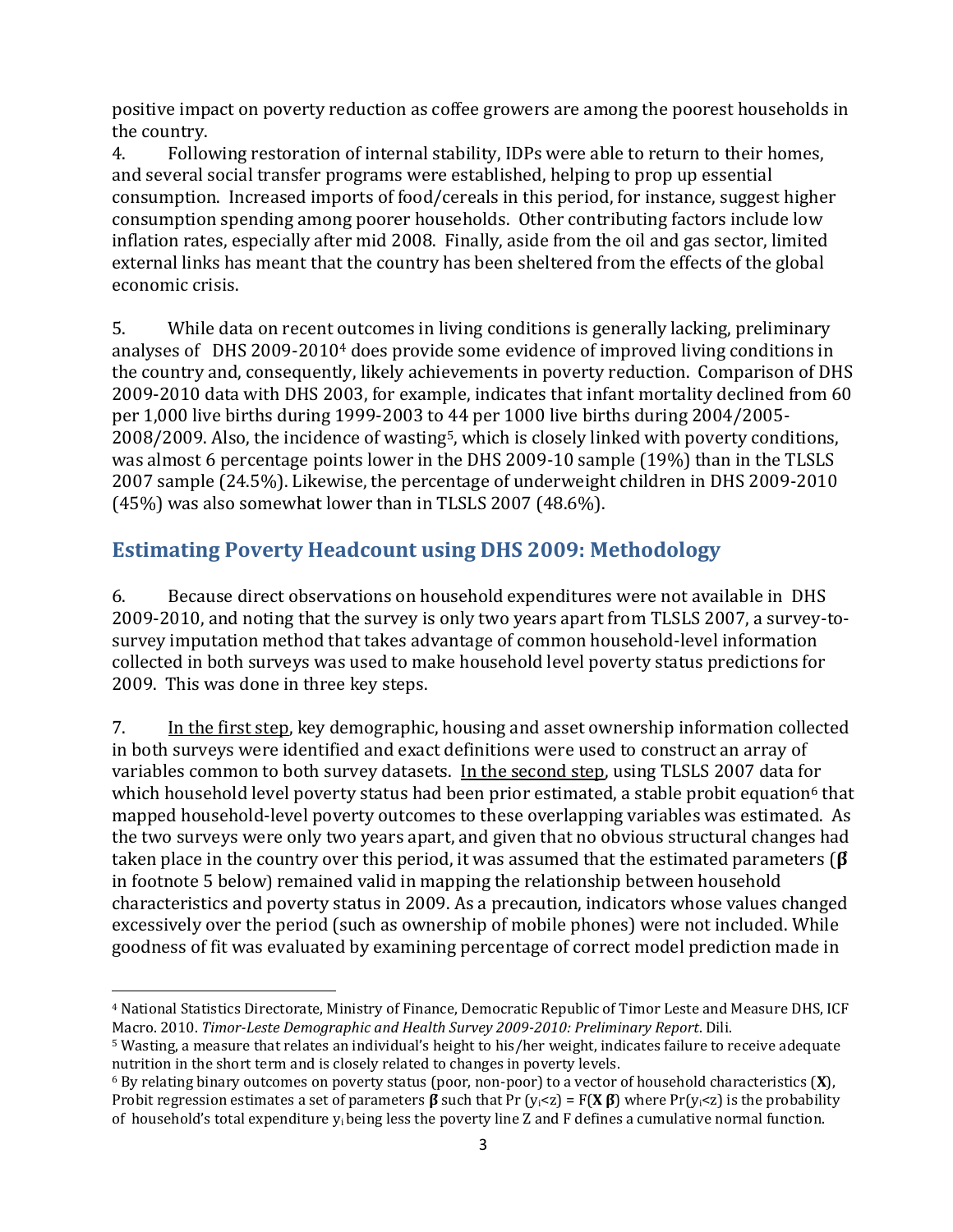TLSLS 20077, a more parsimonious specification was finally retained in order to minimize possible model-related errors.

8. In the third step, the estimated probit equation was applied to DHS 2009-2010 dataset to generate household level predictions of poverty status for 2009-2010 and the incidence of poverty at the national level was computed as the average estimated probability of being poor in the full DHS 2009-2010 sample8. Finally, a 95% confidence interval for the poverty prediction was also computed. As survey-to-survey imputations are subject to both imputation- and sampling- errors, analytical expression for the total error are difficult to derive and bootstrapping standard errors is usually recommended<sup>9</sup>. In this case, however, a jackknife estimate of the standard error of the final prediction is used as this procedure is easier to apply given multi-stage sampling and varying sampling weights used in DHS2009- 2010.

## **Result: Poverty incidence has declined since 2007**

9. Table 1 shows the coefficients of the probit equation estimated using TLSLS 2007 data and used to make poverty prediction using DHS 2009-2010 data $^{10}$ .

| <b>Table 1: Estimated Correlates of household poverty status</b>                                  |                                                     |                  |               |  |  |  |
|---------------------------------------------------------------------------------------------------|-----------------------------------------------------|------------------|---------------|--|--|--|
|                                                                                                   | <b>Estimated Probit</b><br>coefficient <sup>+</sup> | Variable means   |               |  |  |  |
|                                                                                                   |                                                     |                  |               |  |  |  |
|                                                                                                   |                                                     | <b>2007 LSLS</b> | DHS 2009-2010 |  |  |  |
| Household size                                                                                    | $0.225***$                                          | 6.50             | 5.77          |  |  |  |
| Household is urban based                                                                          | $0.133*$                                            | 25.9%            | 22.9%         |  |  |  |
| Household has access to some form of                                                              |                                                     |                  |               |  |  |  |
| protected water source                                                                            | 0.016                                               | 62.9%            | 63.2%         |  |  |  |
| Household owns at least one TV set                                                                | $-0.685***$                                         | 15.3%            | 22.3%         |  |  |  |
| Household owns at least one motorcycle                                                            | $-0.680***$                                         | 6.8%             | 13.2%         |  |  |  |
| Household head has no formal education                                                            | $0.311***$                                          | 50.6%            | 48.2%         |  |  |  |
| Dwelling has dirt floor                                                                           | $0.471***$                                          | 61.0%            | 61.4%         |  |  |  |
| Constant                                                                                          | $-1.85***$                                          |                  |               |  |  |  |
| N                                                                                                 | 4,477                                               | 4,477            | 11,462        |  |  |  |
| †Probit equation estimated from TLSLS 2007 data. Dependent variable =1 if household is poor, zero |                                                     |                  |               |  |  |  |
| otherwise.                                                                                        |                                                     |                  |               |  |  |  |
| *** indicates statistical significant at the 5% level.                                            |                                                     |                  |               |  |  |  |
| ** indicates statistical significant at the 10% level.                                            |                                                     |                  |               |  |  |  |
| * indicates statistical significance at the 15% level                                             |                                                     |                  |               |  |  |  |

 $\overline{\phantom{a}}$ <sup>7</sup> In doing so, a household was classified as poor if its predicted probability of being poor was ≥0.5.

<sup>8</sup> In order to minimize errors in prediction, prediction is made only at the country level where the zero mean assumption is most likely to hold.

<sup>9</sup> See Fuji and van der Weide 2009 on this.

<sup>&</sup>lt;sup>10</sup> In the current context, all estimated coefficients are interpreted to measure degree of correlation with poverty status, not causality.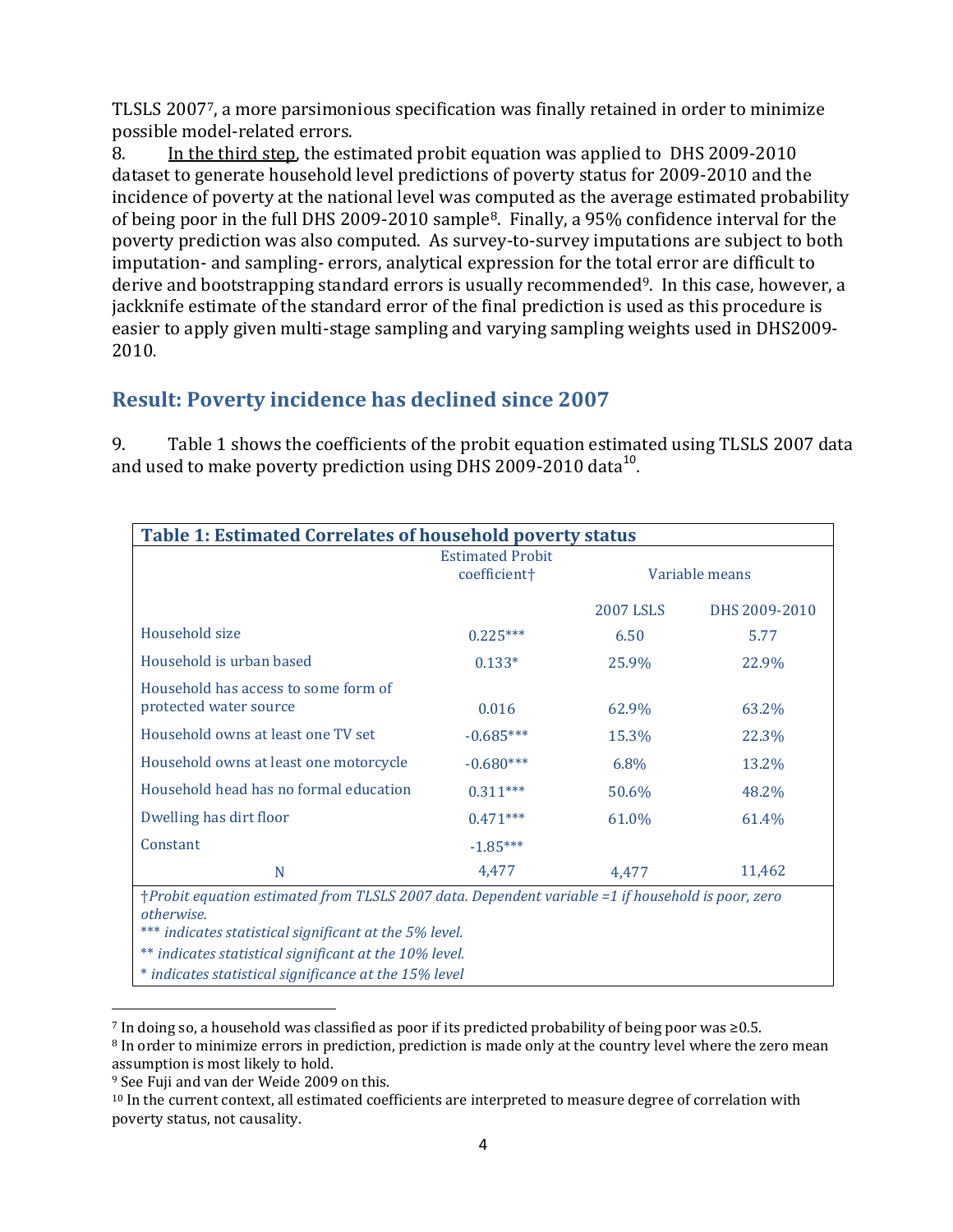10. It is noted that ownership of durables (TV, motorcycle) significantly decreases the probability of being poor while household size, location in urban area, no formal education of the household head, and living in dwellings with dirt floor increase the probability of being poor. Finally households that have access to some form of protected water source are less likely to be poor, even though the coefficient is not statistically significant. This variable was retained in the final estimated equation both because it improved predictions and also because an F-test indicated all included variables to be jointly significant. Quite expectedly, the coefficients for the consumer durable variables are the largest in absolute size. The estimated probit equation correctly predicted poverty status of TLSLS 2007 households in 70 percent of the cases when the arbitrary cutoff of point specified in footnote 6 was used.

11. Obtaining 2009-2010 household-level poverty status predictions by applying the estimated probit equation to DHS 2009-2010 produces a point estimate of national poverty prevalence at 41% with the 95% confidence interval bounded by 39.4% and 42.5% respectively (Table 2) . Given that most of the households in DHS 2009-10 were interviewed between August-December 2009 and that the entire fieldwork had been completed by February 7, 2010, the estimates above are considered valid for the year 2009.

| <b>Table 2: Poverty estimates for Timor Leste</b> |                  |            |                         |  |  |  |
|---------------------------------------------------|------------------|------------|-------------------------|--|--|--|
|                                                   | <b>TLSS 2001</b> | TLSLS 2007 | 2009 (Prediction)       |  |  |  |
| <b>Poverty Prevalence</b>                         | 36%              | 49.9%      | $41\%$                  |  |  |  |
|                                                   |                  |            | $CI_{.95} = 39.4, 42.5$ |  |  |  |

## **Cross-check using PovStat<sup>11</sup>**

 $\overline{\phantom{a}}$ 

12. Poverty simulation using PovStat was also done to broadly cross-check results obtained from the survey-to-survey prediction. Using TLSLS 2007 as the benchmark and using estimates of sector-specific growth rates for Timor Leste for the period 2007-2009, PovStat projection yielded a poverty rate of 39.59% for 2009. While the survey-to-survey imputation is clearly the preferred method, the fact that PovStat projection falls within the 95 percent confidence band of the survey-to-survey prediction does provide some measure of validation.

<sup>11</sup> PovStat is a tool developed in the World Bank to simulate poverty measures under alternative growth scenarios, and to forecast or project poverty measures over a future projection horizon. At its core, PovStat methodology relies on decomposing change in poverty two parts: a component related to the uniform growth of income and a component due to changes in relative incomes.